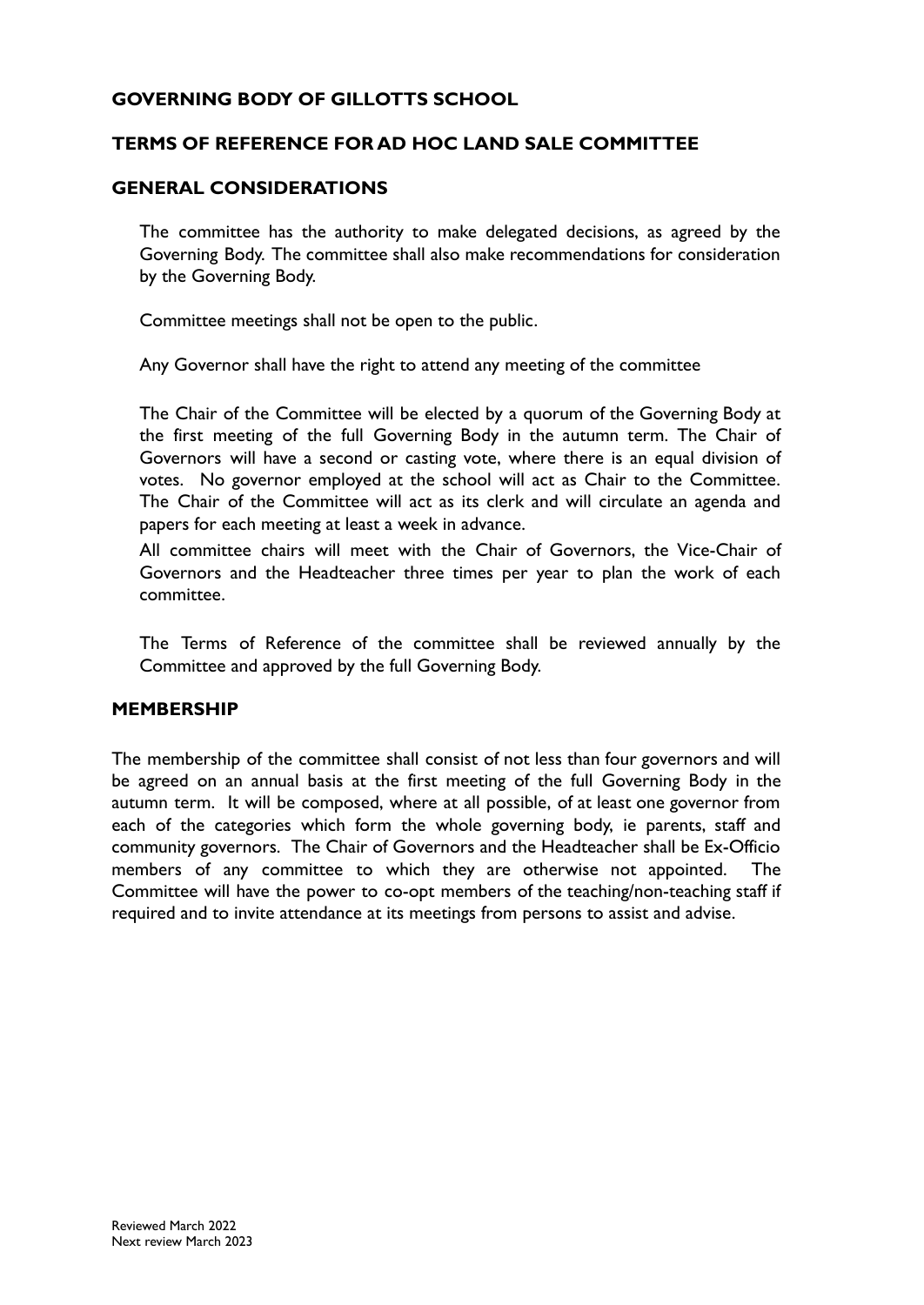# **QUORUM**

The quorum shall be three members in total. Only governors who are members of the committee may vote at committee meetings. Where necessary, the elected chair of the committee may have a second or casting vote.

#### **MEETINGS**

The Committee shall meet as required. The Business Manager will attend and play a full part in the meetings. In the event of a need to make genuinely urgent decisions between meetings on matters falling within the remit of the committee, the Chair of Governors, in consultation with the Headteacher and the Chair of the Committee, will take appropriate action on behalf of the committee. The decisions taken and the reasons for urgency will be explained at the next meeting of the full Governing Body.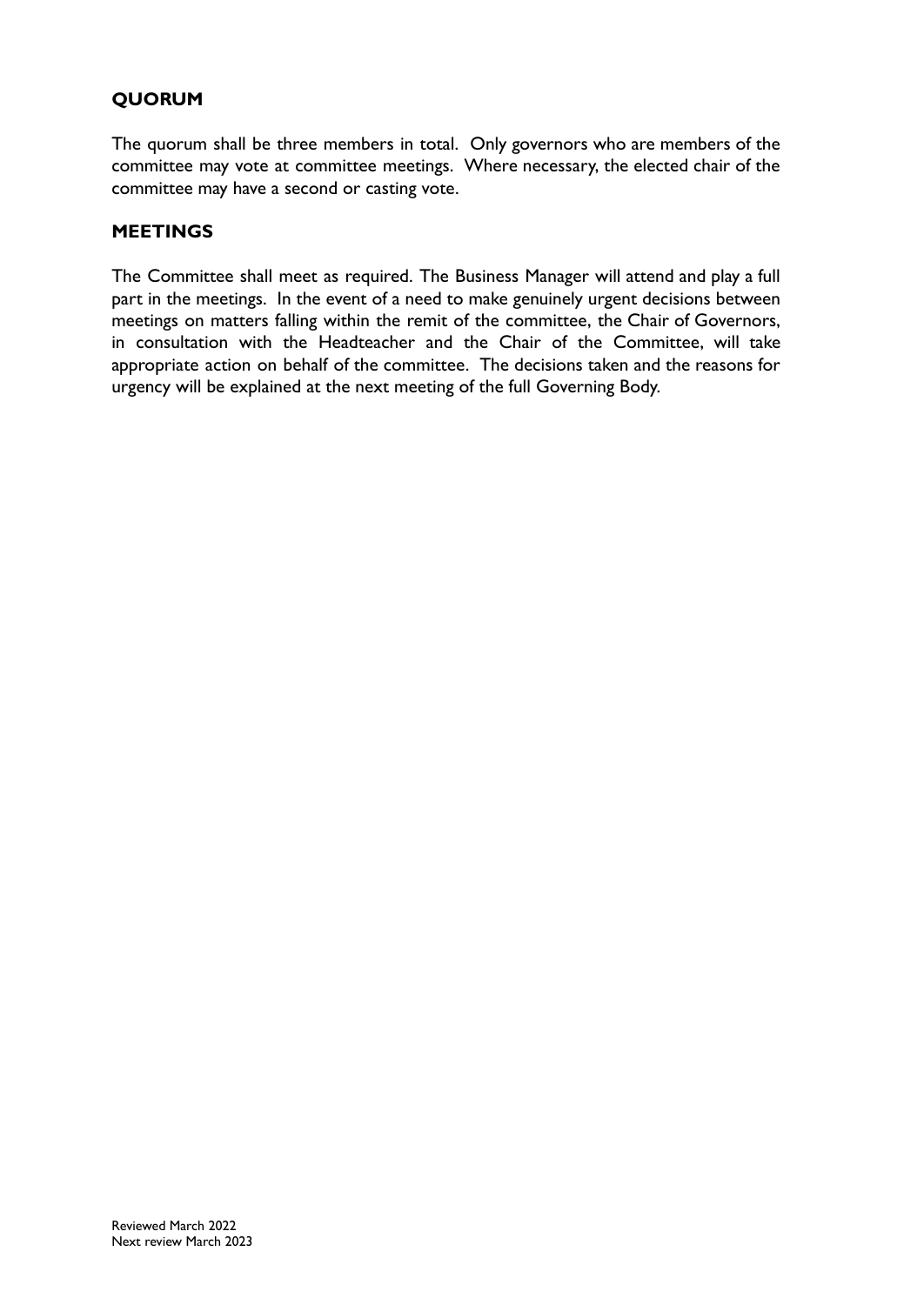## **TERMS OF REFERENCE AND EXTENT OF DELEGATED AUTHORITY:**

- 1. To ensure that best value and value for money considerations underpin financial decision-making in connection with implementation of the land sale and the school's masterplan and that all financial decision making is consistent with the school's Internal Financial Procedures and the requirements of the ESFA.
- 2. To take responsibility for strategic planning of all aspects of the proposed land sale, and to bring the proposals to the main governing body for consideration and agreement.
- 3. To take responsibility for the development of the school's master plan for redevelopment of the site, in consultation with the Headteacher and Business Manager, consistent with the stated and agreed aims and objectives of the school, and to bring the proposals to the main governing body for consideration and agreement.
- 4. To consider the all financial aspects of the land sale, to assess their implications for the school, in consultation with the Headteacher and Business Manager, drawing any matters of significance or concern to the attention of the governing body.
- 5. To monitor and review income from and expenditure on the land sale at each meeting, and to report to the Governing Body any action required.
- 6. To work with ESFA to ensure compliance with their conditions for the land sale.
- 7. To work with the Finances and Resources Committee to ensure the site redevelopment master plan is consistent with and complements the ongoing management of the school's resources and premises.
- 8. To review on an annual basis the effectiveness of the committee in meeting these terms of reference.
- 9. To ensure minutes (with attendance, decisions and action points) are taken at each meeting and circulated to all members of the Governing Body in advance of its termly meeting, and the Clerk to Governors.